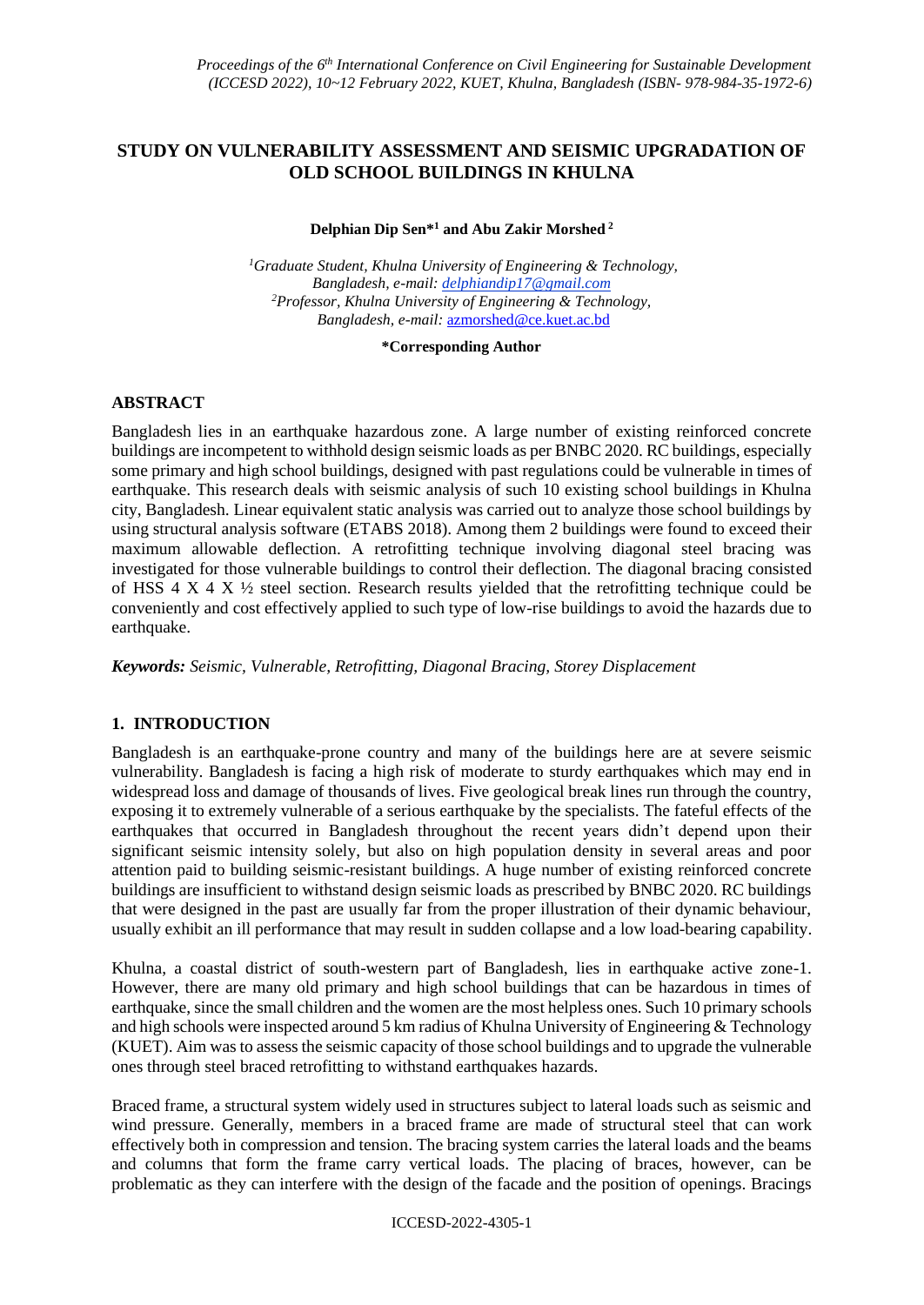can be used both as an internal or external design feature. In the external bracing system, existing buildings are retrofitted by attaching a global or local steel bracing system to the outside frames. A scaled model test reported by (Bush et al., 1991) showed the effectiveness of the method in increasing the shear resisting capacity of the building. Successful retrofits of existing buildings by indirect internal bracing using different forms of K, X and V eccentric and concentric braces had been reported by (Maheri & Akbari, 2003). In this paper, diagonal steel bracing is executed to analyse the vulnerable school buildings. Several tests were performed to increase the load resisting capacity of an existing reinforced concrete school building situated in the district of Naples, Italy. The school was reconstructed with different intervention techniques, namely steel concentric, eccentric and buckling restrained braces, reinforced concrete walls and steel shear panels whose non-linear behaviour under seismic actions in terms of performance point detection have been evaluated and compared using the Capacity Spectrum Method (Formisano et al., 2017). Tests on two full-scale, four-storey reinforced concrete frames were reported by (Pinto & Taucer, 2006). Without any strengthening interventions, high vulnerability to seismic loads was observed to the frame. Through the use of steel braces, it was found that the energy dissipation capacity and the seismic response of the strengthened frame were significantly improved. In previous years, the effective use of steel bracing in RC frames had also been indicated by several reports. In this paper, equivalent static analysis is carried out because the buildings are low-rise and no sign of significant twist in the previous earthquakes.

The objectives of the current research are as follows-

- To collect the construction details of 10 nos. school buildings around 5 km radius of KUET.
- To assess the structural capacity of those buildings through modelling in ETABS and to determine if these school buildings can withstand safely without causing any significant damages in terms of earthquakes by analyzing maximum allowable deflections.
- To propose and design an appropriate retrofitting method and compare the deflection variations after installing steel bracing.
- To estimate the cost for establishing steel braced retrofitting.

### **2. STRUCTURAL MODELLING**

The present study consists of the selection, study and modelling of ten vulnerable govt. primary schools and high schools around Khulna city which could be hazardous in times of earthquake. Different parameters were used to identify these schools like location, soil condition, no. of storey, reinforcement condition, no. of people affiliated, age of the building, deflection, cracks, beam-columns current condition etc. The schools were surveyed thoroughly to measure all the possible dimensions. In those cases where the plans were not directly available, relevant plans were prepared from survey data and national building code BNBC. The surveyed schools along with necessary dimensions are shown in [Table 1.](#page-1-0)

<span id="page-1-0"></span>

| <b>Surveyed Schools</b>          | N <sub>0</sub><br>of<br><b>Storey</b> | <b>Storey</b><br>Height<br>(f <sup>t</sup> ) | <b>Floor Area</b><br>$(\textbf{ft} \times \textbf{ft})$ | <b>Beam Size</b><br>$(\mathbf{ft} \times \mathbf{ft})$ | <b>Column Size</b><br>$(\mathbf{ft} \times \mathbf{ft})$ |
|----------------------------------|---------------------------------------|----------------------------------------------|---------------------------------------------------------|--------------------------------------------------------|----------------------------------------------------------|
| 1. Afiluddin Primary & High      | 4                                     | 45                                           | 70 x 46                                                 | B1 (12 x 12)                                           | $C1(12 \times 12)$                                       |
| School                           |                                       |                                              |                                                         | $B2(22 \times 12)$                                     |                                                          |
| 2. Binapani Sarkari<br>Prathamik | 3                                     | 35                                           | 79 x 25                                                 | B1(16x11)                                              | $C1(11 \times 11)$                                       |
| Bidyalay                         |                                       |                                              |                                                         |                                                        |                                                          |
| 3. Collegiate Govt. Primary      | 2                                     | 25                                           | 70 x 20                                                 | $B1(20 \times 10)$                                     | $C1(16 \times 10)$                                       |
| School                           |                                       |                                              |                                                         |                                                        |                                                          |
| 4. Fulbari B.K Govt. Primary     | 4                                     | 45                                           | $72 \times 30$                                          | $B1(16 \times 12)$                                     | $C1(12 \times 12)$                                       |
| School                           |                                       |                                              |                                                         |                                                        |                                                          |
| 5. Govt. Laboratory School       | 2                                     | 27                                           | 320 x 120                                               | $B1(16 \times 12)$                                     | $C1(12 \times 12)$                                       |
|                                  |                                       |                                              |                                                         |                                                        | C <sub>2</sub> (Circular dia-                            |
|                                  |                                       |                                              |                                                         |                                                        | 10 <sup>2</sup>                                          |

|  |  |  |  | Table 1: Plan details of surveyed schools |  |
|--|--|--|--|-------------------------------------------|--|
|--|--|--|--|-------------------------------------------|--|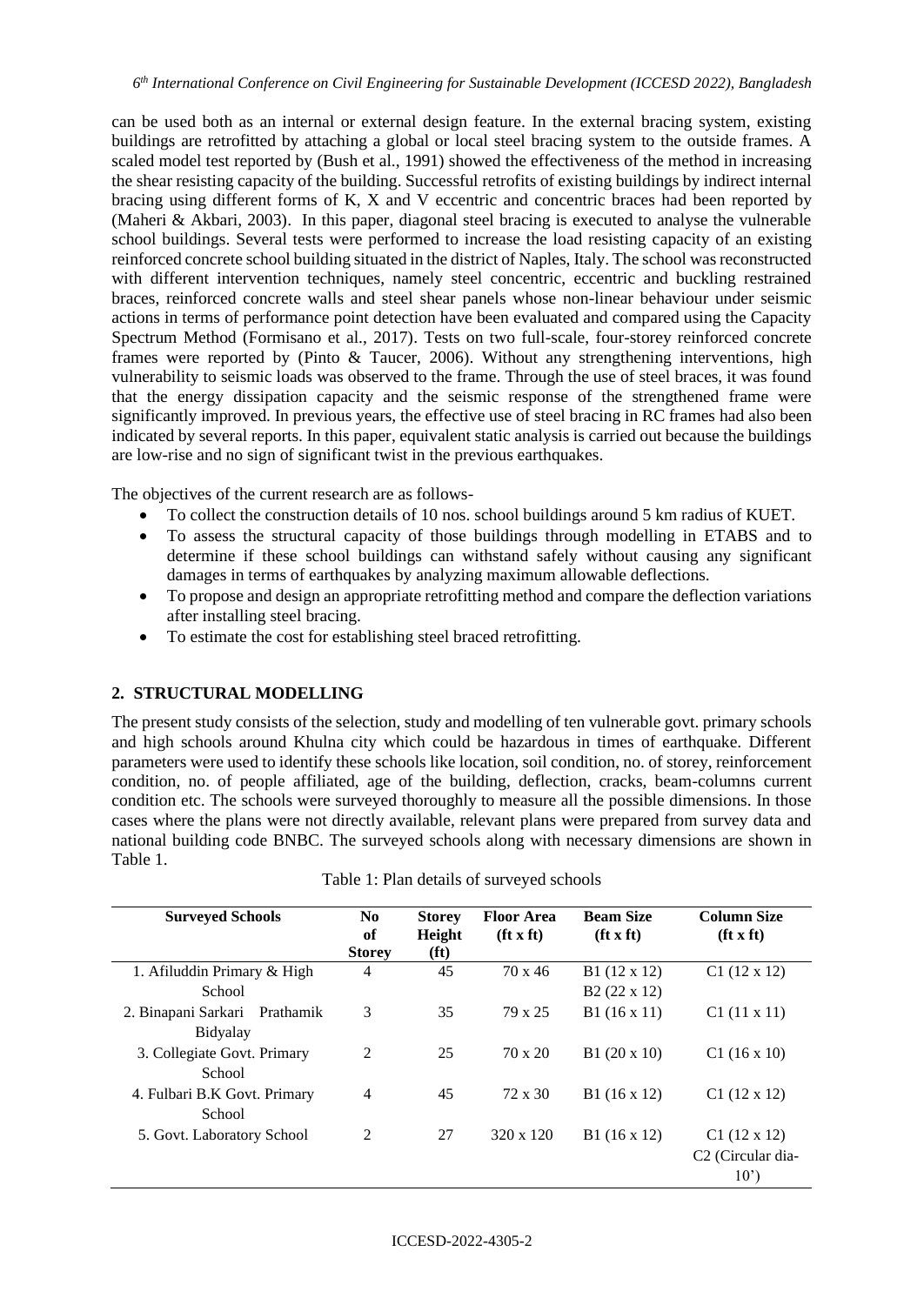*6 th International Conference on Civil Engineering for Sustainable Development (ICCESD 2022), Bangladesh*

| 6. Government Muhasin Boys'  | 2              | 25 | 86 x 30         | $B1(16 \times 12)$ | $C1(12 \times 12)$            |
|------------------------------|----------------|----|-----------------|--------------------|-------------------------------|
| High School                  |                |    |                 |                    |                               |
| 7. KUET School               | $\mathfrak{D}$ | 25 | $123 \times 25$ | B1 (12 x 12)       | $C1(12 \times 12)$            |
|                              |                |    |                 |                    | C <sub>2</sub> (Circular dia- |
|                              |                |    |                 |                    | $8.6^{\circ}$                 |
| 8. Moheswarpasha Govt.       | 3              | 35 | 72 x 30         | $B1(16 \times 12)$ | $C1(12 \times 12)$            |
| Primary School               |                |    |                 |                    |                               |
| 9. Nayabati Govt. Primary    | 4              | 45 | 79 x 27         | $B1(20 \times 12)$ | $C1(16 \times 12)$            |
| School                       |                |    |                 |                    |                               |
| 10. Nayabati Hazi Soriutllah | 3              | 35 | $142 \times 28$ | $B1(20 \times 10)$ | $C1(20 \times 10)$            |
| High School                  |                |    |                 |                    |                               |
|                              |                |    |                 |                    |                               |

## **2.1 Development of Models in ETABS**

At first, the as-built layout plans of the school buildings were made with appropriate dimensions. Then the layout plan was plotted in ETABS along with the gravity loads i.e., dead loads and live loads as per BNBC 2020 and survey data. The compressive strength of concrete was taken as 2000 psi for all the schools as they were established a long time ago. Compressive strength was considered as low as possible to maximize the factor of safety in times of earthquake. Strength of rebar was taken as 40 grades. Reinforcement detailing and other required data were taken according to BNBC manual within the allowable range. Earthquake and wind load both were considered in analysis to be safe against any unfavourable situation. Khulna, a coastal sub-division of Bangladesh, falls in earthquake zone-1. Though it is a mild earthquake zone, a medium level earthquake could be catastrophic in old poorly designed buildings. The seismic zone factor for Khulna is 0.12 as per code. Soil site coefficient SC is used for seismic calculations. Value of Ct for reinforced concrete moment resisting frame is 0.0466 in S.I. units. Other coefficient values were calculated as per BNBC guidelines.

The wind speed for Khulna is 73.3 m/s  $\approx$  163.97 mph. Exposure Type – A. The Windward and Leeward coefficients are calculated according to the BNBC 2020.

Maximum allowable deflection  $= L/240$  due to all sustained loads and any additional live loads as per BNBC 2020, where  $L =$  height of the building.

After providing necessary dimensions and gravity loads to the models, the following load combinations were carried out for the analysis of all school buildings according to the BNBC 2020 code.

- 1. 1.4D
- 2. 1.2D+ 1.6L
- 3. 1.2D+ 1.0L
- 4.  $1.2D \pm 0.5W$
- 5. 1.2D+ 1.0L± 1.0W
- 6.  $1.2D+1.0L+1.0E$ , where,  $E=E_h+E_v$
- 7. 0.9D± 1.0W
- 8.  $0.9D \pm 1.0E$ , where,  $E=E_h-E_v$

Then all the plans were analyzed by ETABS-2018 to evaluate if the existing school buildings can withstand safe in future earthquake by analyzing maximum deflection limit of these buildings.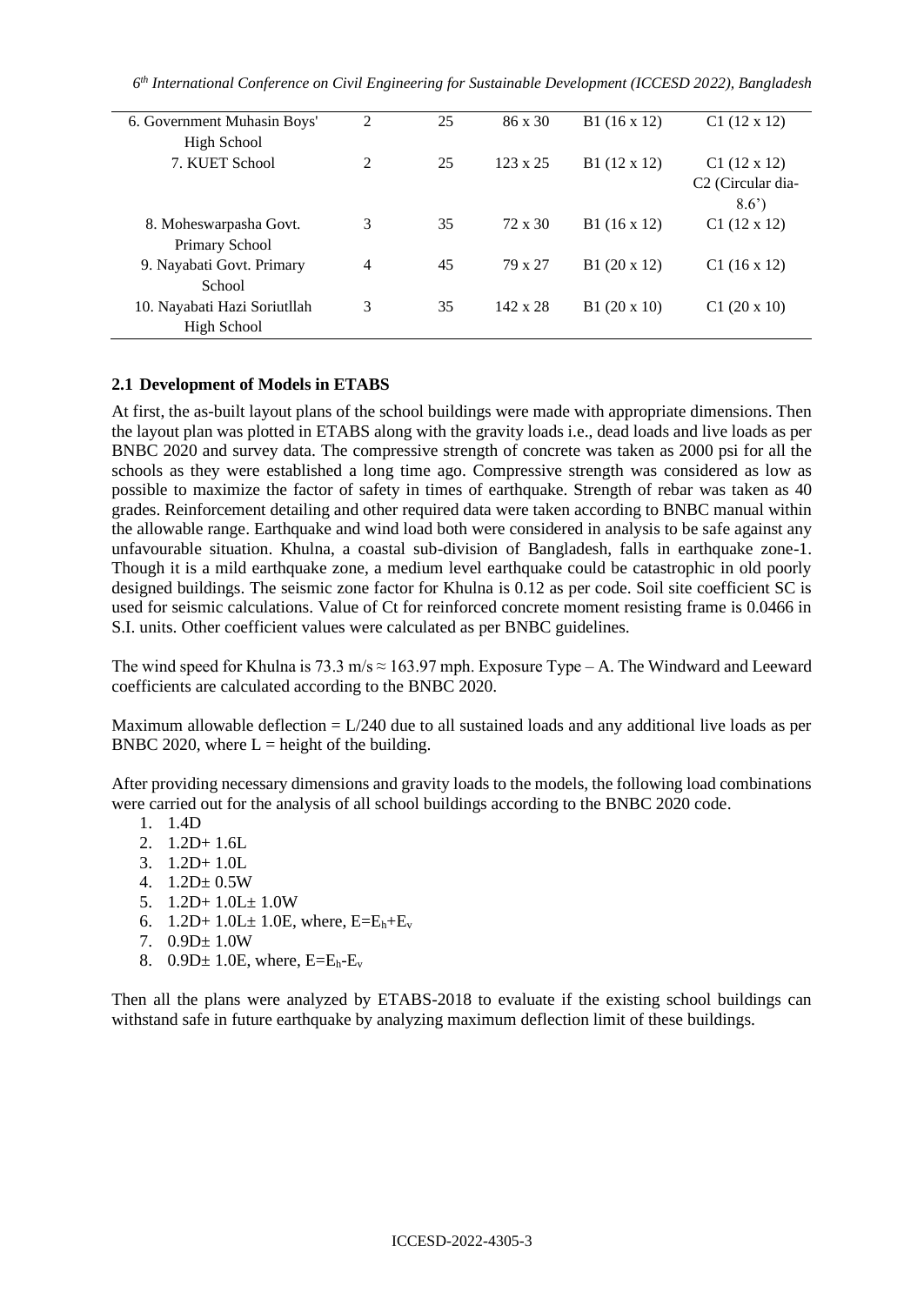

### **2.2 Maximum and Allowable Storey Displacements**

Figure 1: Maximum and allowable storey displacements for 10 school buildings

<span id="page-3-0"></span>The analysis results of the maximum and allowable storey displacements of the surveyed school buildings are showed in

[Figure](#page-3-0) *1*. From the analysis of 10 school buildings, two of them were found to exceed their allowable displacement limit. Those 2 schools are as follows:

- 1. Government Muhasin Boys' High School.
- 2. Binapani Sarkari Prathamik Bidyalay.

#### **2.3 Analysis and Design for Seismic Strengthening**

Vulnerable two schools-Government Muhasin Boys' High School and Binapani Sarkari Prathamik Bidyalay were strengthened by retrofitting techniques since their displacements were above the allowable limits.Government Muhasin Boys' High School is one of the oldest schools located in Daulatpur, Khulna. It was established in 1867 and is a 2-storey school building with a floor height of 10 ft as erected in 1995. The conditions of the building are poor. There were significant cracks seen in beams and columns and spalling of plasters. The conditions of the slabs, walls, stairways and plumbing system were also poor. Reinforcements were exposed in several places. A plan was prepared after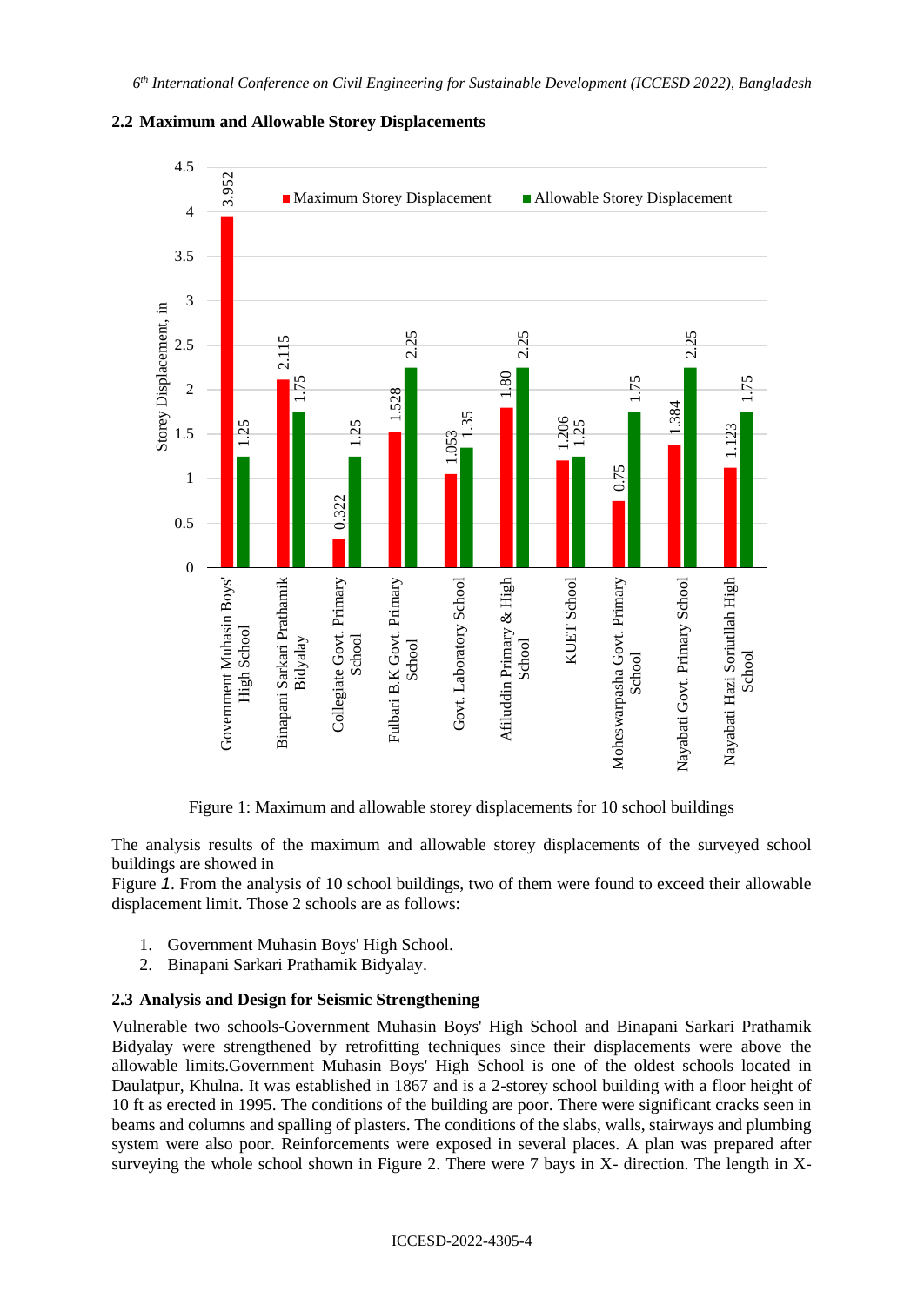direction was86 ft. and in Y- direction was 30 ft. The allowable deflection is  $L/240 = (25 \text{ X } 12) / 240$ =1.25 in, whereas the maximum storey displacement for this school is 3.592 in. on the 2nd floor.



Figure 2: Plan and 3D model of Government Muhasin Boys' High School

Binapani Sarkari Prathamik Bidyalay, a 3-storey building located in Daulatpur, Khulna was established in 1926. But its academic building was constructed in the 90's. The overall conditions of the building were not satisfactory. There were significant cracks. Reinforcements came out in different places. It had 8 bays in X- direction and 2 bays in Y- direction as shown in [Figure 3.](#page-4-0) The length in X- direction was 79 ft. and in the Y- direction was 25 ft. A plan was prepared after surveying the whole school. The maximum storey displacement for this school is 2.115 in. in the Y-direction on the  $3<sup>rd</sup>$  floor where the allowable deflection is 1.75 in. The maximum storey displacements for Government Muhasin Boys'



Figure 3: Plan and 3D model of Binapani Sarkari Prathamik Bidyalay

<span id="page-4-0"></span>High School and Binapani Sarkari Prathamik Bidyalay are 3.592/1.25=2.874 and 2.115/1.75=1.692 times greater with respect to their allowable limits.

The maximum storey displacements of these two schools were analysed after providing retrofitting. Among different types of retrofitting techniques- diagonal, cross, K, V, eccentric, zipper, CSB bracings etc. simple diagonal bracing steel bracing is discussed briefly in this paper. Hollow rectangular GI A36 steel HSS  $4 \times 4 \times 4$  section is used as steel braced retrofitting. It is because, HSS type of steels are quite available in the local markets and their cost, strength and durability are better. Diagonal types of bracings are easy to construct and the cost required is comparatively low. The handling and setting of beam-column connection for diagonal bracing are easier than other types.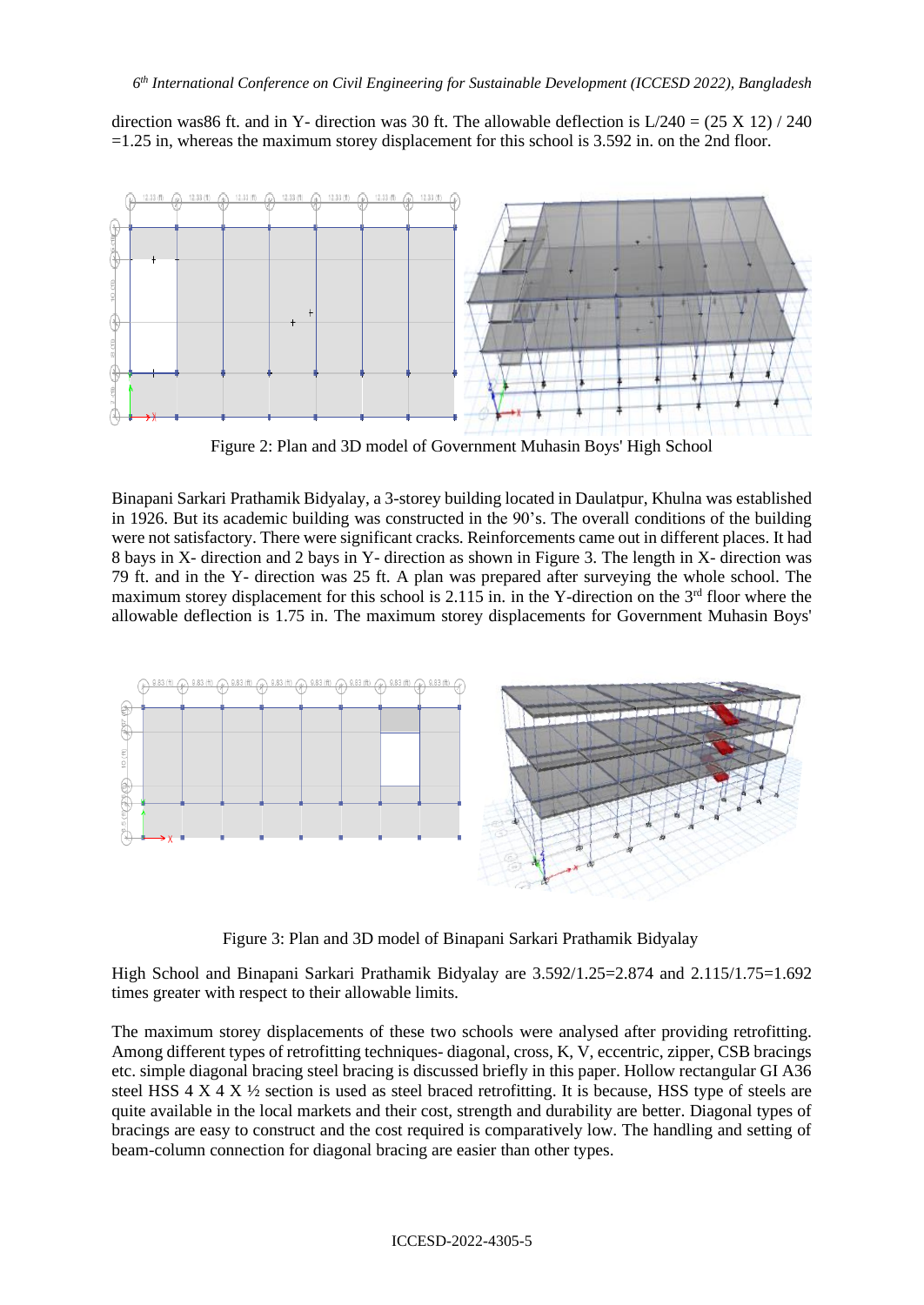Steel bracing was provided at the both extreme corners of the building for both Government Muhasin Boys' High School and Binapani Sarkari Prathamik Bidyalay as the maximum deflection lies on that portion. Hinge type of connections were considered between the joints of steel bracings and concrete elements for retrofitting. After providing bracing, deflections were lowered due to the increase of stiffness. Thus, the rise of lateral load-bearing capacities had been noted significantly.



Figure 4: Position of steel bracing of Government Muhasin Boys' High School (Left) and Binapani Sarkari Prathamik Bidyalay(Right)



Figure 5: Change of displacements after proving steel bracing

<span id="page-5-0"></span>Comparison of [maximum and allowable displacements, before and after providing diagonal bracing is](#page-5-0)  shown in

[Figure](#page-5-0) *5*. After installation of bracings, the storey displacements were below the allowable limits. These bracings were provided in such a way that the cost due to retrofitting be minimal as possible. In this paper diagonal bracings are provided to the vulnerable frames to study the after-effects of retrofitting. A relative cost analysis was performed to check if it is cost-efficient and safe to repair the buildings rather than reconstruct them. According to BNBC, replacement of existing unsafe buildings or damaged buildings by reconstruction is, generally, avoided due to higher costs than retrofitting or strengthening, conservation of historical architecture and sustaining the functional cultural and social environment. Mostly, the comparative cost of reconstruction to retrofitting concludes the decision. As a thumb rule,